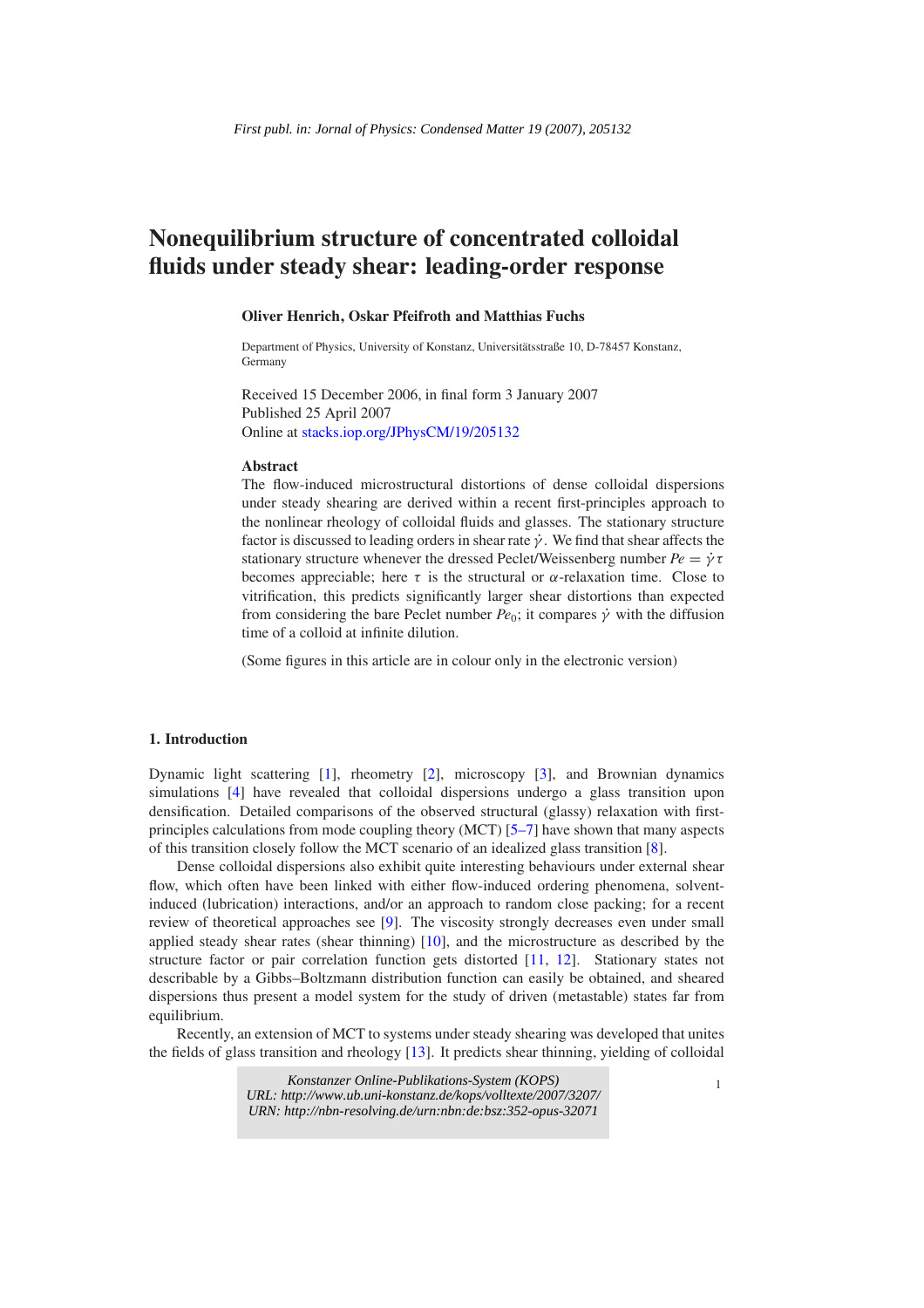glasses, a speed up of structural relaxation under shear caused by advection of fluctuations, and a dependence of the microstructure on shear rate. The latter can be expected to provide insights into the microscopic mechanisms of particle rearrangements in fluid and glassy states under strong shear. Specific to the theory is an integration through transients (ITT) approach that enables one to derive stationary expectation values from transient time-dependent structural correlations.

In this contribution, we present first results on the distorted stationary microstructure of Brownian hard-sphere fluids to leading orders in the shear rate. This enables us to compare our approach with previous theories, with experiments and with simulations. We find that all existing microscopic theories severely failed to account for the magnitude of structural deformation under shear at high densities, because the slowing down of the structural relaxation close to the glass transition was not taken into account.

#### **2. Theory**

<span id="page-1-0"></span>Steady-state properties of sheared dispersions result from a competition between Brownian diffusion and flow with shear rate  $\dot{\gamma}$ . Their relative importance can be measured by the bare Peclet number  $Pe_0 = \dot{\gamma} D^2/D_0$ , where  $D_0$  is the short-time single-particle diffusion coefficient and *D* the particle diameter. In the integration through transients (ITT) approach, the competition between diffusion and flow enters into stationary expectation values via generalized Green–Kubo relations that contain the complete transient time evolution of the system. For the steady-state structure factor  $S_{q}^{(\gamma)}$  of density fluctuations under shearing in plain Couette flow  $(\mathbf{v} = \dot{\gamma} y\hat{\mathbf{x}})$ , neglecting velocity fluctuations and hence hydrodynamic interactions) we find  $[13]$ 

$$
S_{\mathbf{q}}^{(\dot{\gamma})}(\dot{\gamma}) = \frac{1}{N} \langle \varrho_{\mathbf{q}}^* \varrho_{\mathbf{q}} \rangle + \frac{\dot{\gamma}}{N k_{\mathrm{B}} T} \int_0^\infty \mathrm{d}t \, \langle \sigma_{xy} e^{\Omega^{\dagger}t} \varrho_{\mathbf{q}}^* \varrho_{\mathbf{q}} \rangle \tag{1}
$$

<span id="page-1-2"></span>with  $S_q = \frac{1}{N} \langle \varrho_q^* \varrho_q \rangle$  the equilibrium structure factor for wavevector **q**, and *N* the particle number. Equilibrium averages are indicated by  $\langle \cdots \rangle$ . Equation [\(1\)](#page-1-0) is formally exact, and nonperturbative in  $\dot{\gamma}$  because the Smoluchowski operator  $\Omega$  [\[14\]](#page-5-10) depends on the shear rate. More details of the general approach can be found in [\[13,](#page-5-9) [15\]](#page-5-11). The above expression is evaluated by means of the Zwanzig–Mori projection operator formalism and by applying a mode-coupling approximation [\[8\]](#page-5-5). This encodes the dynamics of the system in terms of transient density correlation functions, which need to be calculated self-consistently. The vertex coupling the quantities in equation  $(1)$  to density fluctuations contains<sup>[1](#page-1-1)</sup>

$$
V_{\mathbf{k}}^{\rho_{\mathbf{q}}^{*}\rho_{\mathbf{q}}} = \langle \varrho_{\mathbf{k}}^{*}\varrho_{\mathbf{k}}\mathcal{Q}\varrho_{\mathbf{q}}^{*}\varrho_{\mathbf{q}} \rangle/N = 2NS_{q}^{2}\delta_{\mathbf{q}k} - S_{0}\varrho \left(S_{k} + \varrho \frac{\partial S_{k}}{\partial \varrho}\right) \frac{\partial S_{q}}{\partial \varrho}
$$
(2)

<span id="page-1-3"></span>with  $Q = 1 - \sum_{\mathbf{q}'} \varrho_{\mathbf{q}'} (1/N S_{\mathbf{q}'})(\varrho_{\mathbf{q}'}^*$ , and the average density  $\varrho$ . With equation (3) from [\[13\]](#page-5-9), this finally yields the approximation for the distorted structure factor  $S_q^{(\gamma)}$  in the ITT approach:

<span id="page-1-1"></span>
$$
S_{\mathbf{q}}^{(\dot{\gamma})} = S_q + \dot{\gamma} \left\{ \int_0^\infty dt \, \frac{q_x q_y(t)}{q(t)} S_{q(t)}' \frac{S_q^2}{S_{q(t)}^2} \Phi_{\mathbf{q}}^2(t) \right\} - \frac{\dot{\gamma} S_0}{2} \frac{\partial S_q}{\partial \varrho} \left\{ \int_0^\infty dt \int \frac{d^3 k}{(2\pi)^3} \frac{k_x k_y(t)}{k(t) S_{k(t)}^2} S_{k(t)}' \left( S_k + \varrho \frac{\partial S_k}{\partial \varrho} \right) \Phi_{\mathbf{k}}^2(t) \right\},
$$
(3)

<sup>1</sup> The factor 2 in equation [\(2\)](#page-1-2) arises from Wick's theorem assuming a Gaussian decoupling of the four-point correlation, and from recognizing that only the fluctuating part  $\delta \varrho_{\bf q}^* \varrho_{\bf q} = \varrho_{\bf q}^* \varrho_{\bf q} - \langle \varrho_{\bf q}^* \varrho_{\bf q} \rangle$  enters into equation [\(1\)](#page-1-0). Also, Baxter's result  $\lim_{q'\to 0} \langle \varrho_q^* \varrho_q \varrho_{q'} \rangle / (N S_{q'}) = S_q + \varrho \partial S_q / \partial \varrho$  is used [\[20\]](#page-5-12), and evaluating the projector *Q* at  $\mathbf{q}' = 0$  we set  $\langle \varrho_{\mathbf{q}'} \langle \varrho_{\mathbf{q}}^* \varrho_{\mathbf{q}} \rangle \rangle / \langle \varrho_{\mathbf{q}'}^* \varrho_{\mathbf{q}'} \rangle = S_q$ .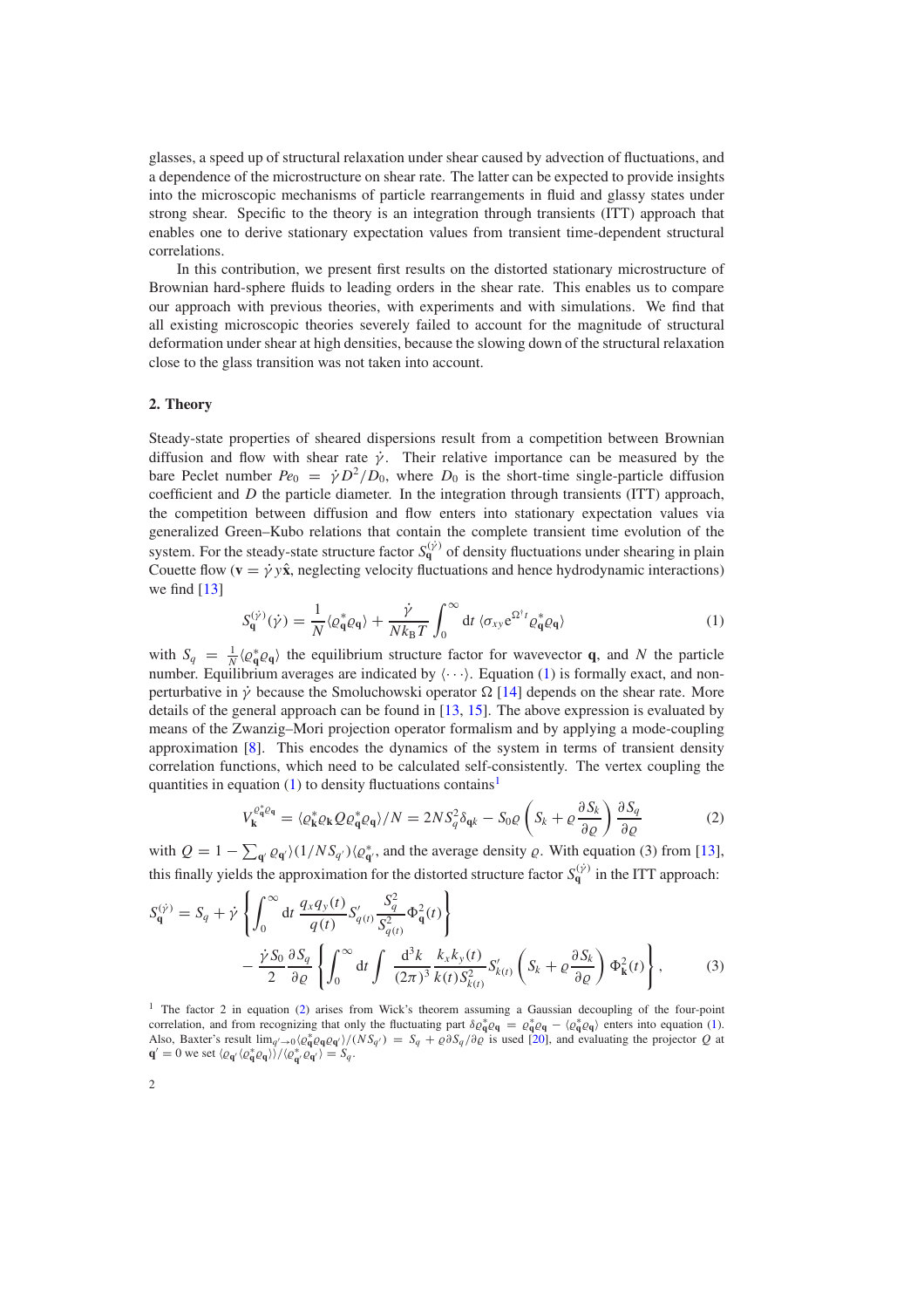where the advected wavevector and its norm are time dependent according to  $q(t)$  =  $(q_x, q_y + q_x \dot{\gamma}t, q_z)$  and  $q(t) = |q(t)|$ . The abbreviation  $S'_q = \frac{\partial S}{\partial q}$  enters. The correlators  $\Phi_{\bf q}(t) = \langle \varrho_{\bf q}(t) \, e^{\Omega^{\dagger} t} \varrho_{\bf q} \rangle / (N S_q)$  are the normalized transient density correlators. They describe the relaxation of density fluctuations whose magnitude is the equilibrium one, whose time dependence, however, is affected by shear flow. We refer to the second and to the third term on the right-hand side of equation [\(3\)](#page-1-3) as the anisotropic  $\delta S_{\bf q}^{(\dot{\gamma},\text{aniso})}$  and the isotropic  $\delta S_q^{(\dot{\gamma},\text{iso})}$ contribution to  $\delta S_{\bf q}^{(\dot{\gamma})}$ , the deviation between the distorted and equilibrium structure factor. For any shear rate  $\dot{\gamma}$ , only the isotropic contribution survives in the plane perpendicular to the flow direction, namely for  $q_x = 0$ . Computation of the distorted structure now requires solution of the equations for  $\Phi_{q}(t)$  from [\[13\]](#page-5-9), which is difficult because of the anisotropic structural rearrangements under shear. An expansion of equation [\(3\)](#page-1-3) for small shear rates circumvents this problem and gives the leading-order results for the distorted microstructure. It requires only known (isotropic) equilibrium density correlators  $\Phi_q(t)$  from standard MCT. The expansion gives the anisotropic part in linear order and the isotropic one in quadratic order in  $\dot{\gamma}$ :<sup>[2](#page-2-0)</sup>

<span id="page-2-1"></span>
$$
S_q^{(\dot{\gamma})} = S_q + \dot{\gamma} \left\{ \frac{q_x q_y}{q} S_q' \int_0^\infty dt \, \Phi_q^2(t) \right\} + \mathcal{O}(\dot{\gamma}^2 q_x q_y, \dot{\gamma}^2 q_x^2) + \mathcal{O}(\dot{\gamma}^3) - \dot{\gamma}^2 \frac{S_0}{2} \frac{\partial S_q}{\partial \varrho} \times \left\{ \int dk \, \frac{k^3}{6\pi^2} \left( \frac{S_k'}{S_k^2} - \frac{k^2}{5} \partial_k \left( \frac{S_k'}{k S_k^2} \right) \right) \left( S_k + \varrho \frac{\partial S_k}{\partial \varrho} \right) \int_0^\infty dt \, t \Phi_k^2(t) \right\}.
$$
 (4)

Given the density and the equilibrium  $S_q$ , which also determine the quiescent MCT equations used for calculating  $\Phi_q(t)$ , the distorted microstructure is obtained from equation [\(4\)](#page-2-1) for small shear rates. Note that to this order in  $\dot{\gamma}$  the expansion coefficients are well defined [\[9\]](#page-5-6). Equation [\(3\)](#page-1-3) indicates that the (dressed) Peclet/Weissenberg number *Pe*, with  $Pe = \dot{\gamma}\tau$ , is the small parameter in the present expansion; here  $\tau$  is the final  $(\alpha)$  relaxation time which becomes arbitrarily large at the glass transition. The range of usefulness of equation [\(4\)](#page-2-1) thus shrinks rapidly when approaching vitrification. Yet, because the distortion in linear order has been the topic of a number of theoretical approaches (see [\[11,](#page-5-7) [16,](#page-5-13) [17\]](#page-5-14) and references therein), a numerical evaluation of equation [\(4\)](#page-2-1) appears useful.

### **3. Results**

The numerical solutions to the quiescent MCT equations have been calculated using wellestablished algorithms [\[18\]](#page-5-15). We used a similar discretization like [\[19\]](#page-5-16) but with a refined *q*-grid of 400 wavevectors, a spacing of  $qD = 0.1$  and a cutoff of  $qD = 40$ . Throughout the analysis a hard-sphere structure factor with a Percus–Yevick closure was used with a critical packing fraction of  $\phi_c = (\pi/6)\rho_c D^3 = 0.516$  [\[8\]](#page-5-5). The critical packing fractions used for experiment and Brownian dynamics simulation are  $\phi_c = 0.58$ .

<span id="page-2-0"></span>Figure [1](#page-3-0) shows the normalized anisotropic contribution  $\delta S_{\bf q}^{(\dot{\gamma},\text{aniso})}$  to the distorted structure factor for packing fractions  $\phi = 0.36, 0.44$  and 0.46. Data taken from Brownian dynamics simulations at  $\phi = 0.43$  and 0.5 from [\[11\]](#page-5-7) are also included. In both cases the data were divided by a factor  $\dot{\gamma}q_xq_y/q^2$ , which is the origin of the trivial anisotropy in the leading linear order. The distortion  $\delta S_{\bf q}^{(\dot{\gamma},\text{aniso})}$  of the microstructure grows strongly with  $\phi$ , because of the approach to the glass transition. The  $\delta S_q^{(\dot{\gamma}, \text{aniso})}$  is proportional to the  $\alpha$ -relaxation time  $\tau$ , as proven in the left inset of figure [1.](#page-3-0) Here,  $\tau$  is estimated from  $\Phi_{q_p}(t = \tau) = 0.1$ , where  $q_p$ 

<sup>&</sup>lt;sup>2</sup> A small correction arising from anisotropies in  $\Phi_{\bf q}(t)$  is neglected in the isotropic term.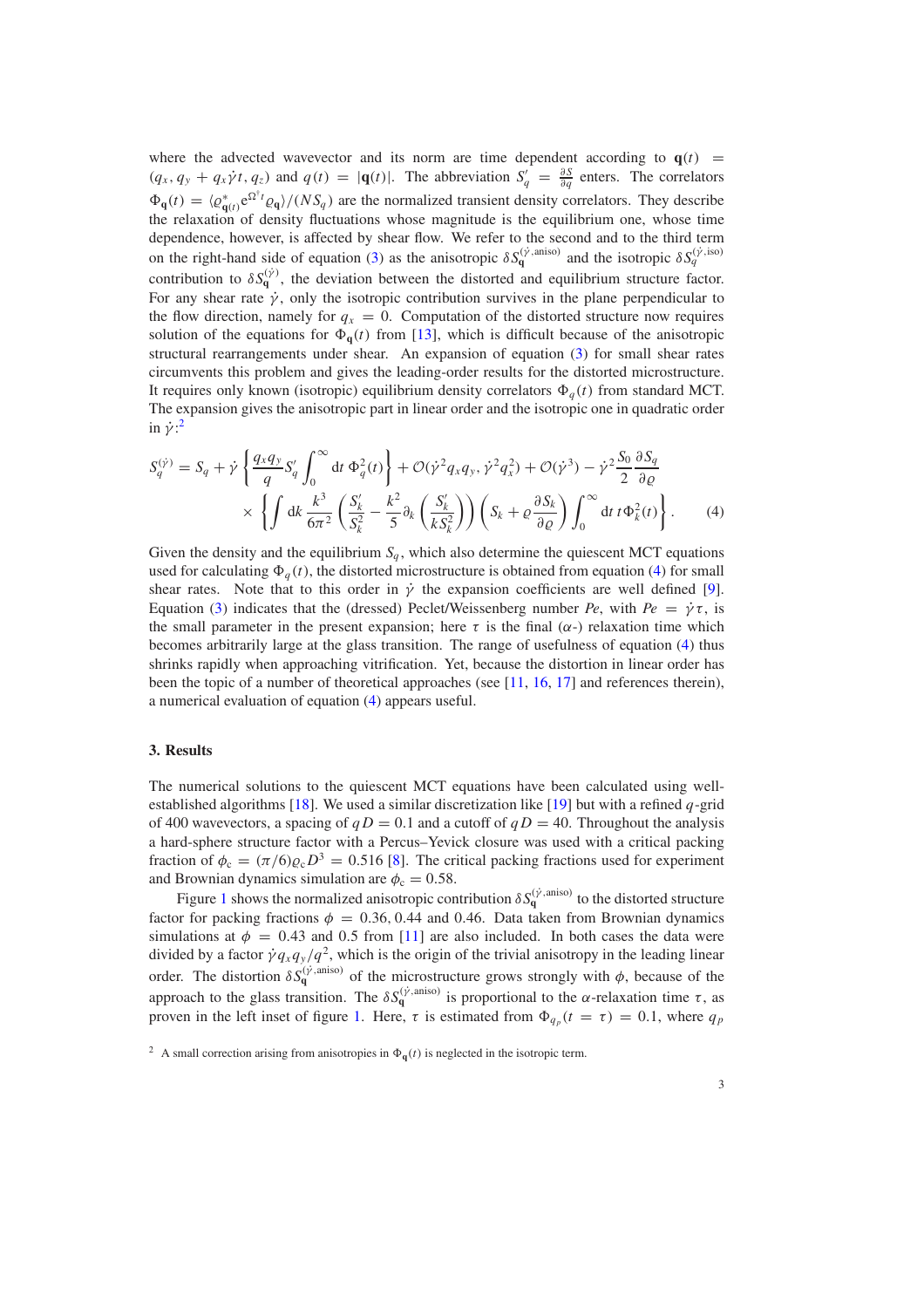<span id="page-3-0"></span>

**Figure 1.** Anisotropic contribution to  $\delta S_{\bf q}^{(\dot{\gamma},\text{aniso})}$  in leading order normalized to  $\dot{\gamma}q_xq_y/q^2$  (black solid lines). Decreasing the relative separations from the critical point as  $\varepsilon = -0.2, -0.15, -0.1$ , the magnitude of  $\delta S_{\bf q}^{(\dot{\gamma})}$  increases. The dashed–dotted red curves are Brownian dynamics simulation data from [\[11\]](#page-5-7) using the same normalization at  $\varepsilon = -0.259, -0.138$ . The right inset shows the unnormalized  $S_q^{(i)}$  along the extensional axis  $q_x = q_y = q/\sqrt{2}$  at  $\varepsilon = -0.1$  and, from bottom to top,  $Pe = \dot{\gamma}\tau = 0$  (green—solid),  $1/8$ ,  $1/4$  and  $1/2$  (all black—dashed), where  $\Phi_{q_p}(t=\tau) = 0.1$ defines  $\tau$ . *Pe*/*Pe*<sub>0</sub> = 1.66 holds at this  $\varepsilon$ . The left inset shows the data of the main figure rescaled with the dressed Peclet number,  $\delta S_{\bf q}^{(\dot{\gamma},\text{aniso})}/(Pe q_x q_y/q^2)$ ; for  $\varepsilon = -0.1, -0.05$ , and  $-0.01$ (with increasing peak height) the values  $\frac{Pe}{Pe_0} = 1.66$ ,  $\frac{Pe}{Pe_0} = 8.06$ , and  $\frac{Pe}{Pe_0} = 419$  are used.

denotes the position of the primary peak in  $S_q$ . The strongest shear dependence occurs for the direction of the extensional component of the flow,  $q_x = q_y$ . Here, the mesoscale order of the dispersion grows; the peak in  $\delta S_q^{(\dot{\gamma}, \text{aniso})}$  increases and sharpens. While the theoretical  $\delta S_q^{(\dot{\gamma}, \text{aniso})}$ turns out rather symmetric around the peak of the quiescent structure factor ( $q_pD \approx 7.0$ ), the simulations exhibit a deeper negative dip at  $q > q_p$ . Its origin is unclear, but it may arise in part from small differences in the quiescent  $S_q$  used here and in [\[11\]](#page-5-7) which are enlarged by the derivative  $S'_q$  in equation [\(4\)](#page-2-1). The simulations were actually not performed for a hard-sphere system but rather for a screened Coulomb system and then mapped onto effective hard-sphere volume fractions by comparing the resulting structure factors.

Figure [2](#page-4-0) depicts the distorted structure factor  $S_q^{(\dot{\gamma})}$  in the plane perpendicular to the flow, namely for  $q_x = 0$ . There, only the isotropic term  $\delta S_q^{(\dot{\gamma},\text{iso})}$  contributes to leading quadratic order in shear rate. The structure factor is somewhat decreased around the peak. Presumably, because of the minute magnitude of this quadratic effect, experimental data have been obtained only at higher Peclet numbers, where the shear dependence of the structural relaxation cannot be neglected any longer. The neutron scattering measurements of [\[12\]](#page-5-8) scale like  $\dot{\gamma}^x$  with an exponent  $1/4 \le x \le 3/4$  instead of [2](#page-4-0). Nevertheless, the data are included in figure 2 in order to test the qualitative contents of our results. The quadratic theoretical expression was extrapolated beyond its limit of validity to the bare Peclet number  $Pe_0 = 1/2$ , whereas the experimental data correspond to shear rates  $Pe_0 = 1.64-4.8$  in the shear-thinning regime. While the theories discussed in [\[11,](#page-5-7) [16\]](#page-5-13) predict no change of the microstructure for  $q_x = 0$ , our results rationalize the experimental observations and are consistent with exact solutions in the low-density limit [\[17\]](#page-5-14).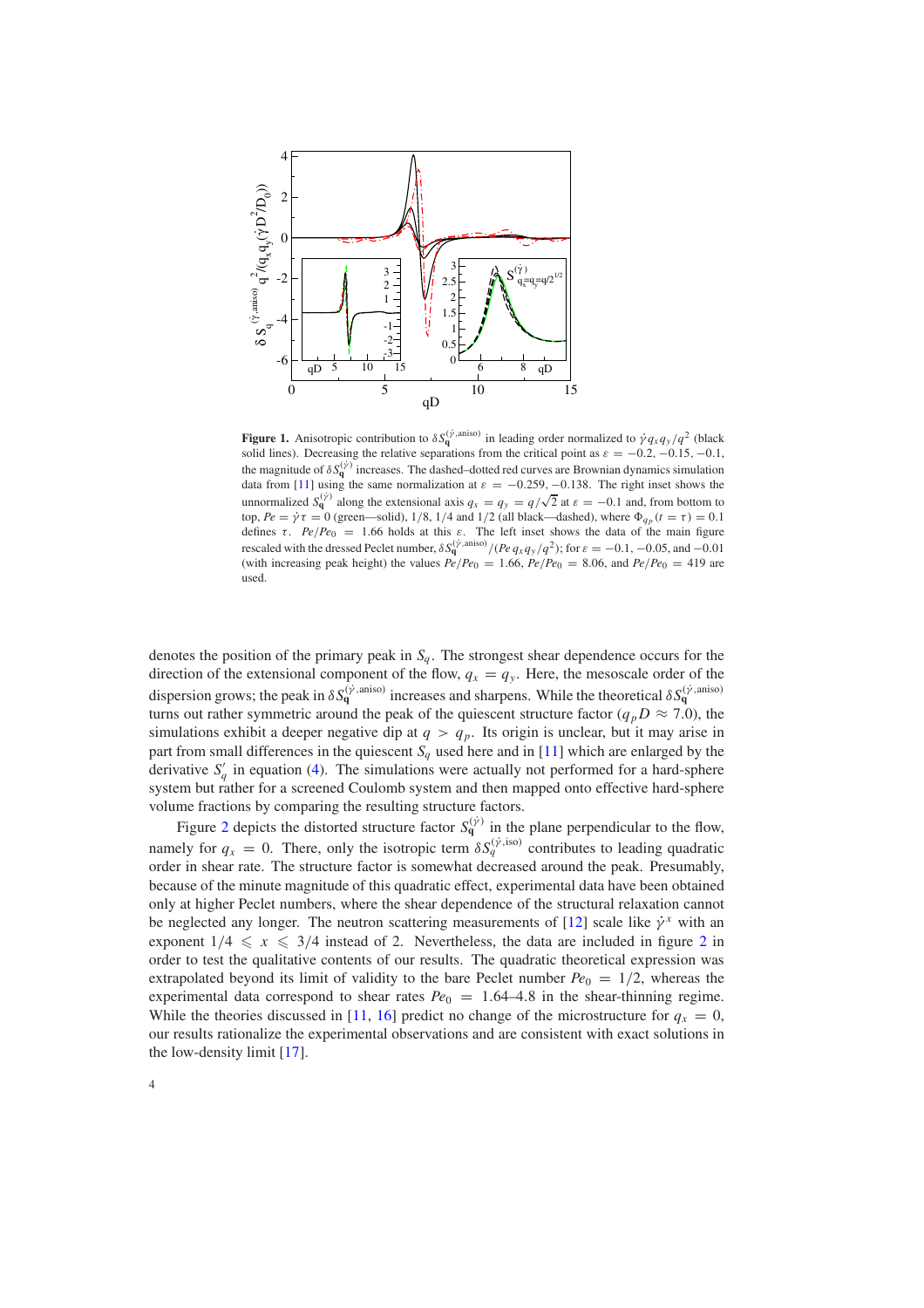<span id="page-4-0"></span>

**Figure 2.** Normalized structure factor  $S_q^{(\gamma)} / S_q$  in the plane perpendicular to the flow direction,  $q_x = 0$ . It is given by  $1 + \delta S_q^{(\gamma,iso)}/S_q$  in leading quadratic order, and is calculated for  $Pe_0 = 1/2$ (black solid lines). The separation parameters are from bottom to top  $\varepsilon = -0.2, -0.15, -0.1$ . Red lines are experimental data taken from [\[12\]](#page-5-8) at  $\varepsilon = -0.207$  (dashed–dotted), -0.155 (dotted), −0.103 (long-dashed) and *Pe*<sup>0</sup> = 1.64, 2.88, 4.8, respectively; all Peclet numbers lie outside the expected range of validity of equation [\(4\)](#page-2-1). The inset shows the unnormalized  $S_{qx=0}^{(y)}$  at  $\varepsilon = -0.1$  and, from top to bottom,  $Pe = \dot{\gamma} \tau = 0$  (green—solid), 1/8, 1/4 and 1/2 (all black—dashed), where  $\Phi_{q_p}(t=\tau) = 0.1$  defines  $\tau$ .  $Pe/Pe_0 = 1.66$  at this  $\varepsilon$ .

## **4. Discussion**

The stationary structural correlations of a dense fluid of spherical particles undergoing Brownian motion, neglecting hydrodynamic interactions, change with shear rate  $\dot{\gamma}$  in response to a steady shear flow. In linear order, the structure is distorted only in the plane of the flow, while already in second order in  $\dot{\gamma}$ , the structure factor changes under shear also for wavevectors lying in the plane perpendicular to the flow. Consistent with previous theories, we find regular expansion coefficients in linear and quadratic order in  $\dot{\gamma}$  for fluid (ergodic) suspensions. While previous microscopic theories developed for higher densities predicted no change of the microstructure for  $q_x = 0$  [\[11,](#page-5-7) [16\]](#page-5-13), our approach does, which is in qualitative agreement with experiments [\[12\]](#page-5-8).

Our most important finding concerns the magnitude of the distortion of the microstructure, and the dimensionless parameter measuring the effect of shear relative to the intrinsic particle motion. This topic can already be discussed using the linear-order result, and is not affected by considerations of hydrodynamic interactions, as can be seen from comparing Brownian dynamics simulations [\[11\]](#page-5-7) and experiments on dissolved particles [\[12\]](#page-5-8). In previous theories, shear rate effects enter when the bare Peclet number  $Pe_0$  becomes non-negligible. In the present ITT approach the dressed Peclet/Weissenberg number  $Pe = \dot{\gamma} \tau$  governs the shear effects; here,  $\tau$  is the (final) structural relaxation time. Shear flow competes with structural rearrangements that become arbitrarily slow compared to diffusion of dilute particles when approaching the glass transition. The distorted microstructure results from the competition between shear flow and cooperative structural rearrangements. It is thus no surprise that previous theories using *Pe*0, which is characteristic for dilute fluids or strong flows, had severely underestimated the magnitude of shear distortions in hard-sphere suspensions for higher packing fractions; references [\[11,](#page-5-7) [16\]](#page-5-13) report an underestimate by roughly a decade at  $\phi = 0.50$ . The ITT approach actually predicts a divergence of  $\lim_{\dot{\gamma}\to 0} (S_q^{(\dot{\gamma})} - S_q)/\dot{\gamma}$  for density approaching the